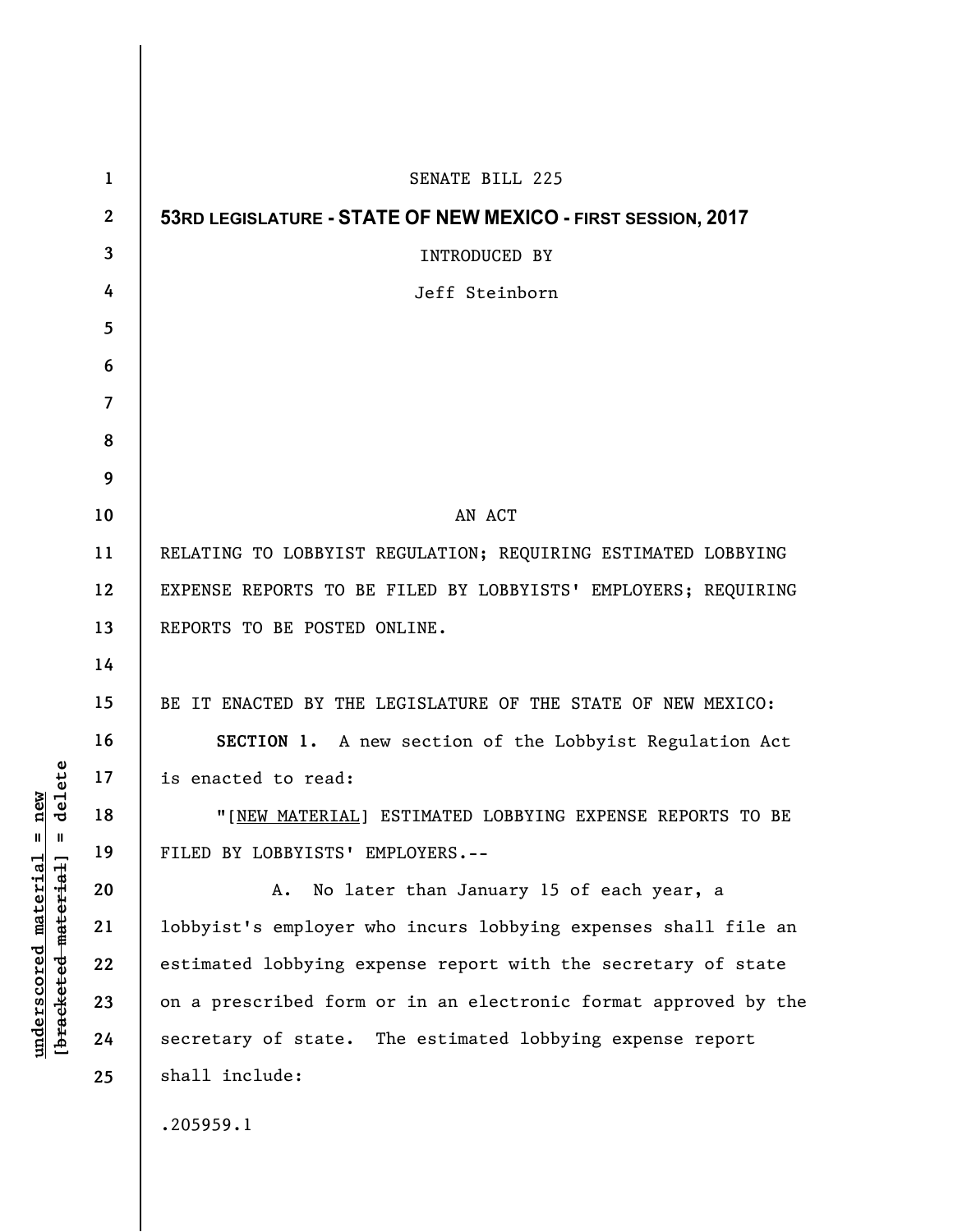| $\mathbf{1}$   | (1) a sworn statement that sets forth the                       |
|----------------|-----------------------------------------------------------------|
| $\mathbf{2}$   | total estimated lobbying expenses that will be incurred through |
| $\overline{3}$ | April 25 of the current year; and                               |
| 4              | a sworn statement setting forth the amount<br>(2)               |
| 5              | of total lobbying expenses actually incurred from April 25      |
| 6              | through December 31 of the preceding year; provided that no     |
| $\overline{7}$ | statement is required pursuant to this paragraph unless:        |
| 8              | (a) the total lobbying expenses actually                        |
| 9              | incurred from April 25 through December 31 of the preceding     |
| 10             | year differ by more than ten percent from the amount of         |
| 11             | lobbying expenses estimated for that period; or                 |
| 12             | lobbying expenses were actually<br>(b)                          |
| 13             | incurred from April 25 through December 31 of the preceding     |
| 14             | year and no report was filed estimating lobbying expenses for   |
| 15             | that period.                                                    |
| 16             | No later than May 1 of each year, a lobbyist's<br>В.            |
| 17             | employer who incurs lobbying expenses shall file an estimated   |
| 18             | lobbying expense report with the secretary of state on a        |
| 19             | prescribed form or in an electronic format approved by the      |
| 20             | secretary of state. The estimated lobbying expense report       |
| 21             | shall include:                                                  |
| 22             | (1) a sworn statement that sets forth the                       |
| 23             | total estimated lobbying expenses that will be incurred from    |
| 24             | April 25 through December 31 of the current year; and           |
| 25             | (2)<br>a sworn statement setting forth the amount               |
|                |                                                                 |

 $[**bracket**et~~eted matcherial~~] = **delete**$ **[bracketed material] = delete**  $underscored material = new$ **underscored material = new**

.205959.1

 $- 2 -$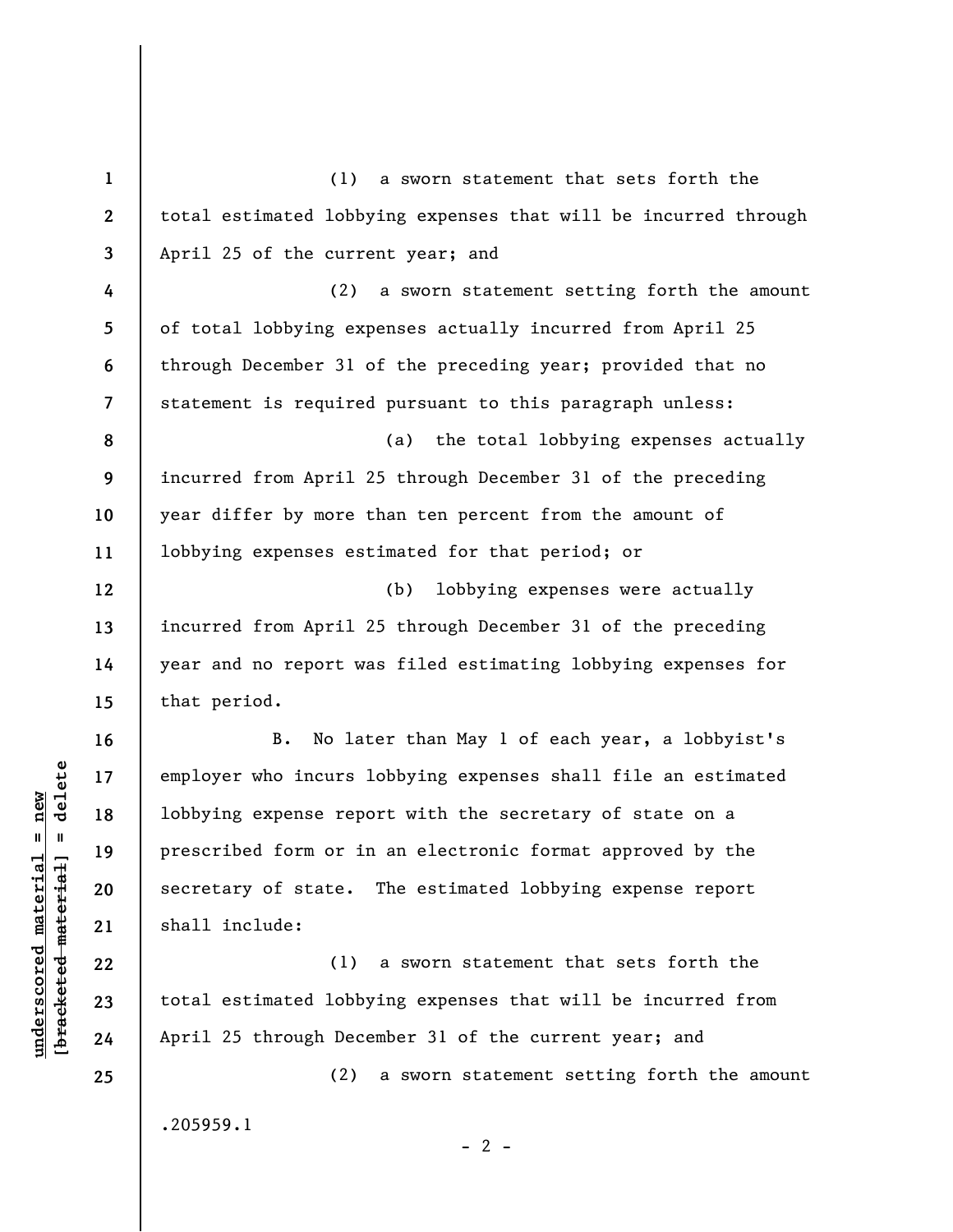**1 2 3 4 5 6 7 8 9 10 11 12 13 14 15 16 17 18 19 20 21 22 23 24 25**  of total lobbying expenses actually incurred through April 25 of the current year; provided that no statement is required pursuant to this paragraph unless: (a) the total lobbying expenses actually incurred through April 25 of the current year differ by more than ten percent from the amount of lobbying expenses estimated for that period; or (b) lobbying expenses were actually incurred through April 25 of the current year and no report was filed estimating lobbying expenses for that period. C. After the initial employment or retention of a lobbyist and before the lobbyist engages in lobbying: (1) the lobbyist's employer shall amend the amount of total estimated lobbying expenses stated in any report filed pursuant to Subsection A or B of this section for the period in which the lobbyist is initially employed or retained; or (2) if the lobbyist's employer has not filed a report for the period pursuant to Subsection A or B of this section, the lobbyist's employer shall file an initial report for the remainder of the reporting period in which the lobbyist is initially employed or retained. D. If the estimated lobbying expense report is filed electronically, the report shall be electronically authenticated by the lobbyist's employer using an electronic

 $-3 -$ 

.205959.1

 $b$ racketed material] = delete **[bracketed material] = delete**  $underscored material = new$ **underscored material = new**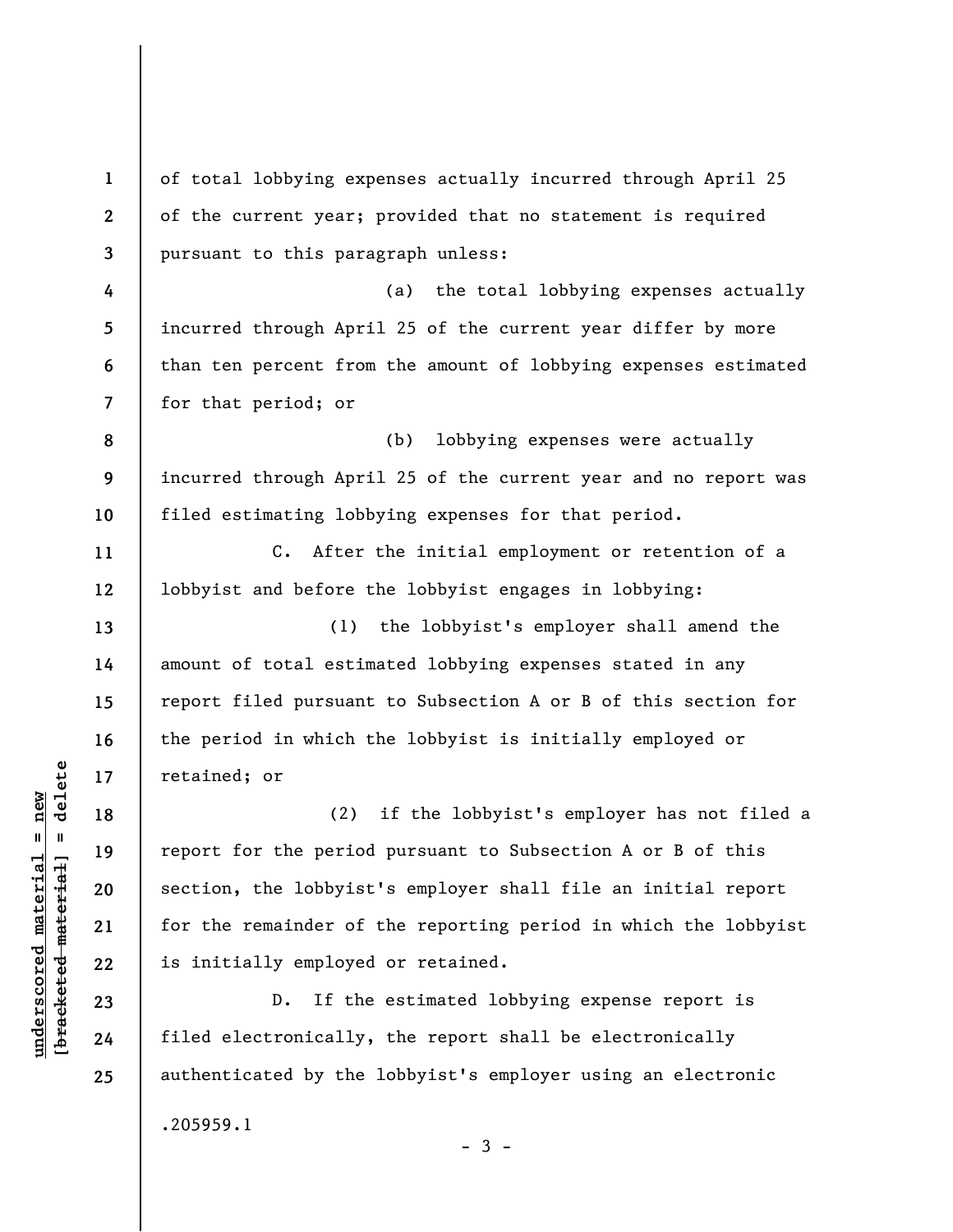**1 2 3 4 5 6 7 8 9 10 11 12 13 14 15 16 17 18 19 20 21 22 23 24 25**  signature as prescribed by the secretary of state in conformance with the Electronic Authentication of Documents Act and the Uniform Electronic Transactions Act. For the purposes of the Lobbyist Regulation Act, a report that is electronically authenticated in accordance with the provisions of this subsection shall be deemed to have been subscribed and sworn to by the lobbyist's employer that is required to file the report. E. As used in this section, "lobbying expenses" means an aggregate total of: (1) expenditures paid by a lobbyist that are reimbursed by the lobbyist's employer; (2) the political contributions made by a lobbyist that are reimbursed by the lobbyist's employer; (3) other expenses incurred by a lobbyist that are reimbursed by the lobbyist's employer, including living expenses, expenses for maintaining an office and other expenses incidental to lobbying; (4) all compensation paid to a lobbyist for lobbying; (5) the salary paid to the lobbyist for the time that the lobbyist is engaged in lobbying if a lobbyist is an employee of the lobbyist's employer; and (6) any other lobbying expenditures made by the lobbyist's employer and not included in Paragraphs (1) through (5) of this subsection." .205959.1 - 4 -

 $\frac{1}{2}$  intereted material = delete **[bracketed material] = delete**  $underscored material = new$ **underscored material = new**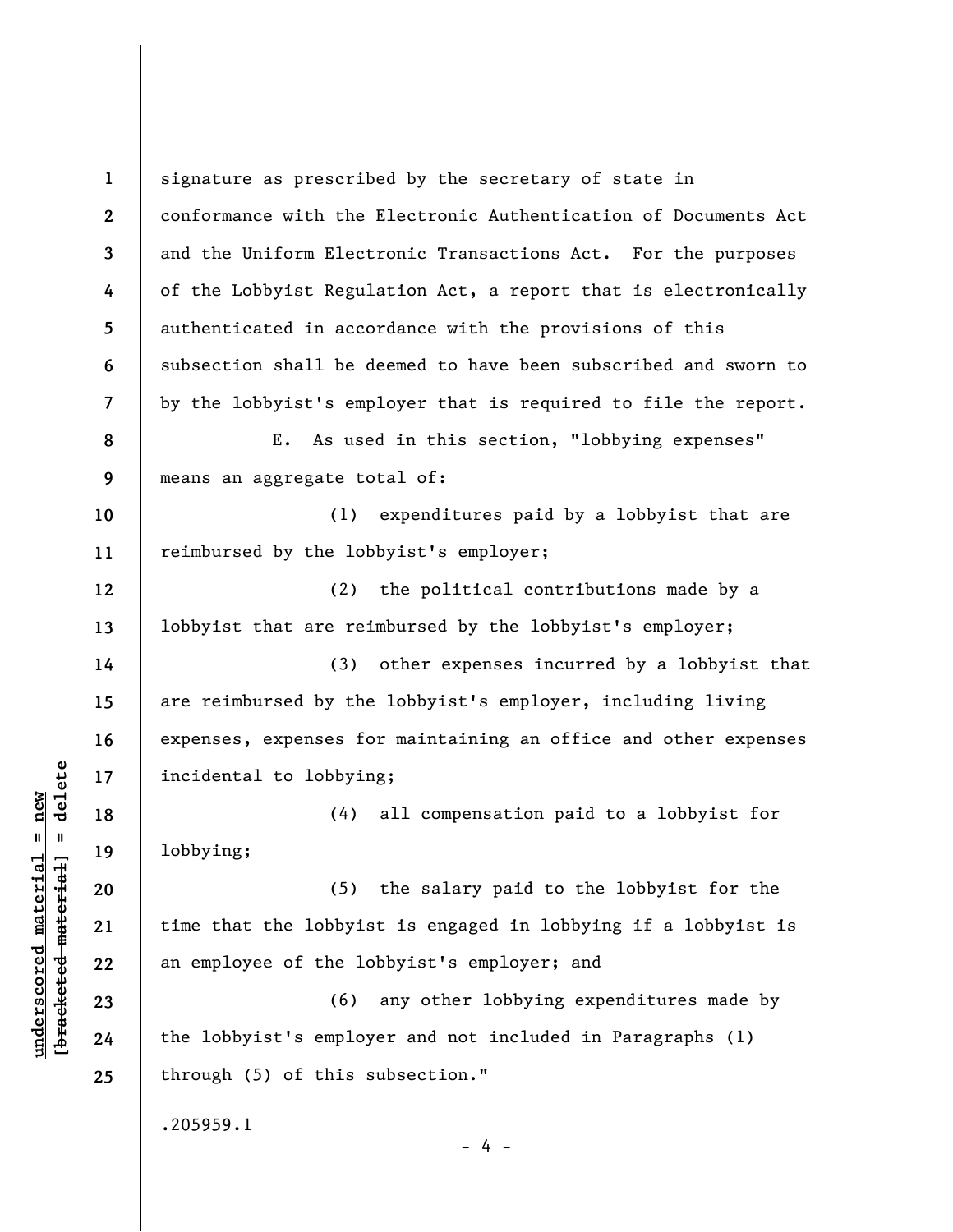**SECTION 2.** Section 2-11-6 NMSA 1978 (being Laws 1977, Chapter 261, Section 6, as amended) is amended to read:

**3**  "2-11-6. EXPENDITURE REPORT TO BE FILED--CONTENTS-- REPORTING PERIODS.--

**5 6 7 8 9 10 11 12 13 14 15 16 17**  A. Each lobbyist who receives compensation or lobbyist's employer who makes or incurs expenditures or makes political contributions for the benefit of or in opposition to a state legislator or candidate for the state legislature, a state public officer or candidate for state public office, a board or commission member or state employee who is involved in an official action affecting the lobbyist's employer or in support of or in opposition to a ballot issue or pending legislation or official action shall file an expenditure report with the secretary of state using an electronic reporting system approved by the secretary of state in accordance with Section 2-11-7 NMSA 1978. The expenditure report shall include a sworn statement that sets forth:

(1) [each expenditure of one hundred dollars (\$100.00) or more] the total expenditures made or incurred by the employer or lobbyist for each recipient during the covered reporting period, [indicating the amount spent and a description of the expenditure. The list shall be] separated into the following categories:

 $- 5 -$ 

(a) meals and beverages; (b) other entertainment expenditures;

.205959.1

 $=$  delete **[bracketed material] = delete**  $underscored material = new$ **underscored material = new** bracketed material

**18** 

**19** 

**20** 

**21** 

**22** 

**23** 

**24** 

**25** 

**1** 

**2** 

**4**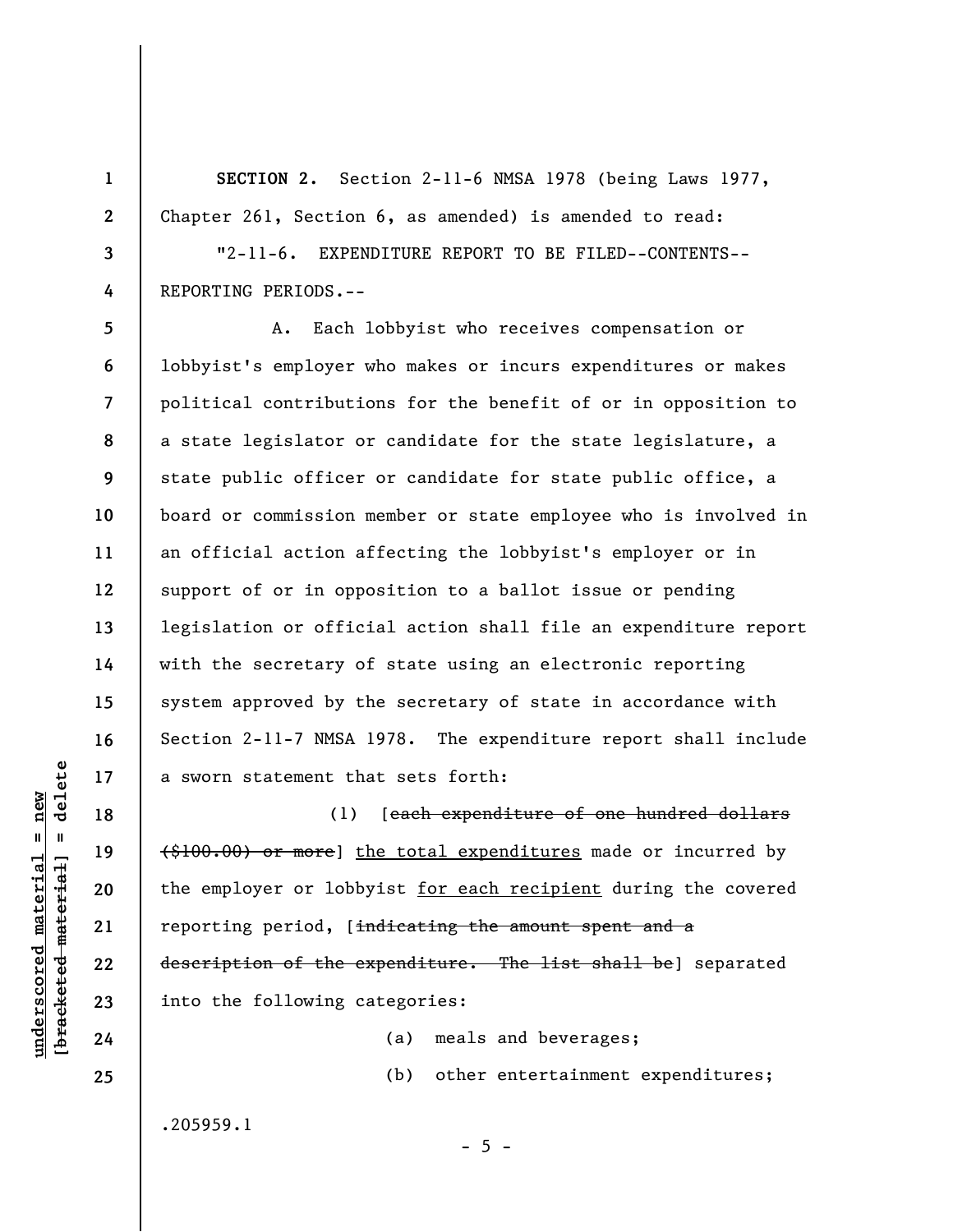| $\mathbf{1}$             | $[$ and $]$                                                     |
|--------------------------|-----------------------------------------------------------------|
| $\mathbf{2}$             | (c) gifts; and                                                  |
| 3                        | other expenditures;<br>(d)                                      |
| 4                        | each political contribution made, and<br>(2)                    |
| 5                        | whether the contribution is from the lobbyist's employer or the |
| 6                        | lobbyist on the lobbyist's own behalf, identified by amount,    |
| $\overline{\mathcal{L}}$ | date and name of the candidate or ballot issue supported or     |
| 8                        | opposed; and                                                    |
| 9                        | (3)<br>the names, addresses, employers and                      |
| 10                       | occupations of other contributors and the amounts of their      |
| 11                       | separate political contributions if the lobbyist or lobbyist's  |
| 12                       | employer delivers directly or indirectly separate contributions |
| 13                       | from those contributors to a candidate, a campaign committee or |
| 14                       | anyone authorized by a candidate to receive funds on the        |
| 15                       | candidate's behalf.                                             |
| 16                       | The expenditure report shall be filed<br><b>B.</b>              |
| 17                       | electronically and shall be electronically authenticated by the |
| 18                       | lobbyist or the lobbyist's employer using an electronic         |
| 19                       | signature as prescribed by the secretary of state in            |
| 20                       | conformance with the Electronic Authentication of Documents Act |
| 21                       | and the Uniform Electronic Transactions Act. For the purposes   |
| 22                       | of the Lobbyist Regulation Act, a report that is electronically |
| 23                       | authenticated in accordance with the provisions of this         |
| 24                       | subsection shall be deemed to have been subscribed and sworn to |
| 25                       | by the lobbyist or the lobbyist's employer that is required to  |
|                          | .205959.1                                                       |

 $[**bracket**et~~eted matcherial~~] = **delete**$ **[bracketed material] = delete**  $underscored$  material = new **underscored material = new**

 $- 6 -$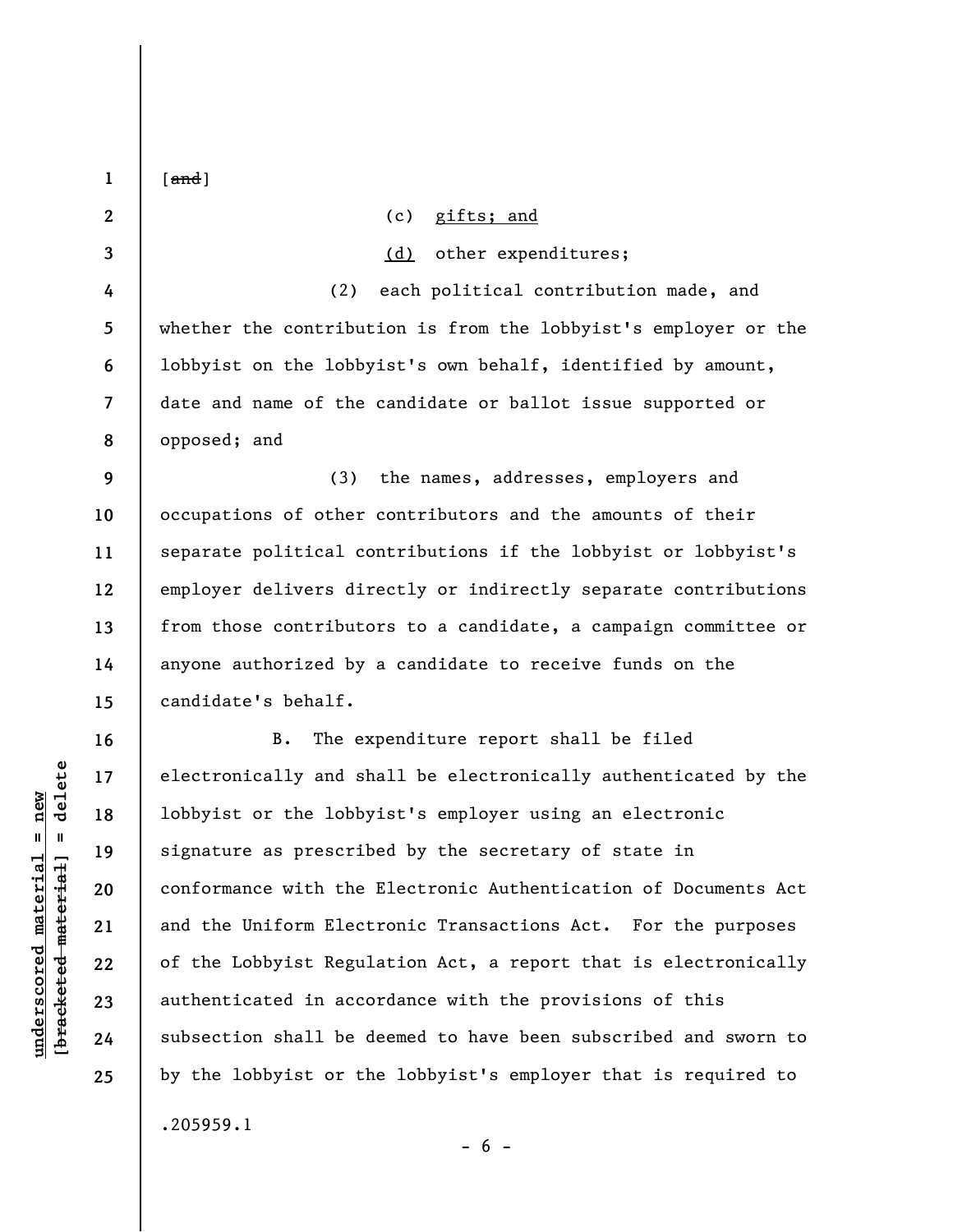**1**  file the report.

**2 3 4 5 6 7 8 9 10 11**  C. In identifying expenditures pursuant to the provisions of Paragraph (1) of Subsection A of this section, in the case of special events, including parties, dinners, athletic events, entertainment and other functions, to which all members of the legislature, to which all members of either house or any legislative committee or to which all members of a board or commission are invited, expenses need not be allocated to each individual who attended, but the date, location, name of the body invited and total expenses incurred shall be reported.

D. A lobbyist who accepts compensation for lobbying but does not incur expenditures or make political contributions during a reporting period may file a statement of no activity in lieu of a full report for that period in accordance with the reporting schedule in Subsection E of this section.

E. The reports required pursuant to the provisions of the Lobbyist Regulation Act shall be filed:

(1) by  $[\frac{11:59 \text{ p.m.}}{1 \text{ m.idnight}}]$  on January 15 for all expenditures and political contributions made or incurred during the preceding year and not previously reported;

(2) within forty-eight hours for each separate expenditure made or incurred during a legislative session that was for five hundred dollars (\$500) or more;

- 7 -

(3) by  $[\frac{11:59 \text{ p.m.}}{\text{m}}]$  midnight on the first

.205959.1

 $\frac{1}{2}$  intereted material = delete **[bracketed material] = delete**  $underscored material = new$ **underscored material = new**

**12** 

**13** 

**14** 

**15** 

**16** 

**17** 

**18** 

**19** 

**20** 

**21** 

**22** 

**23** 

**24** 

**25**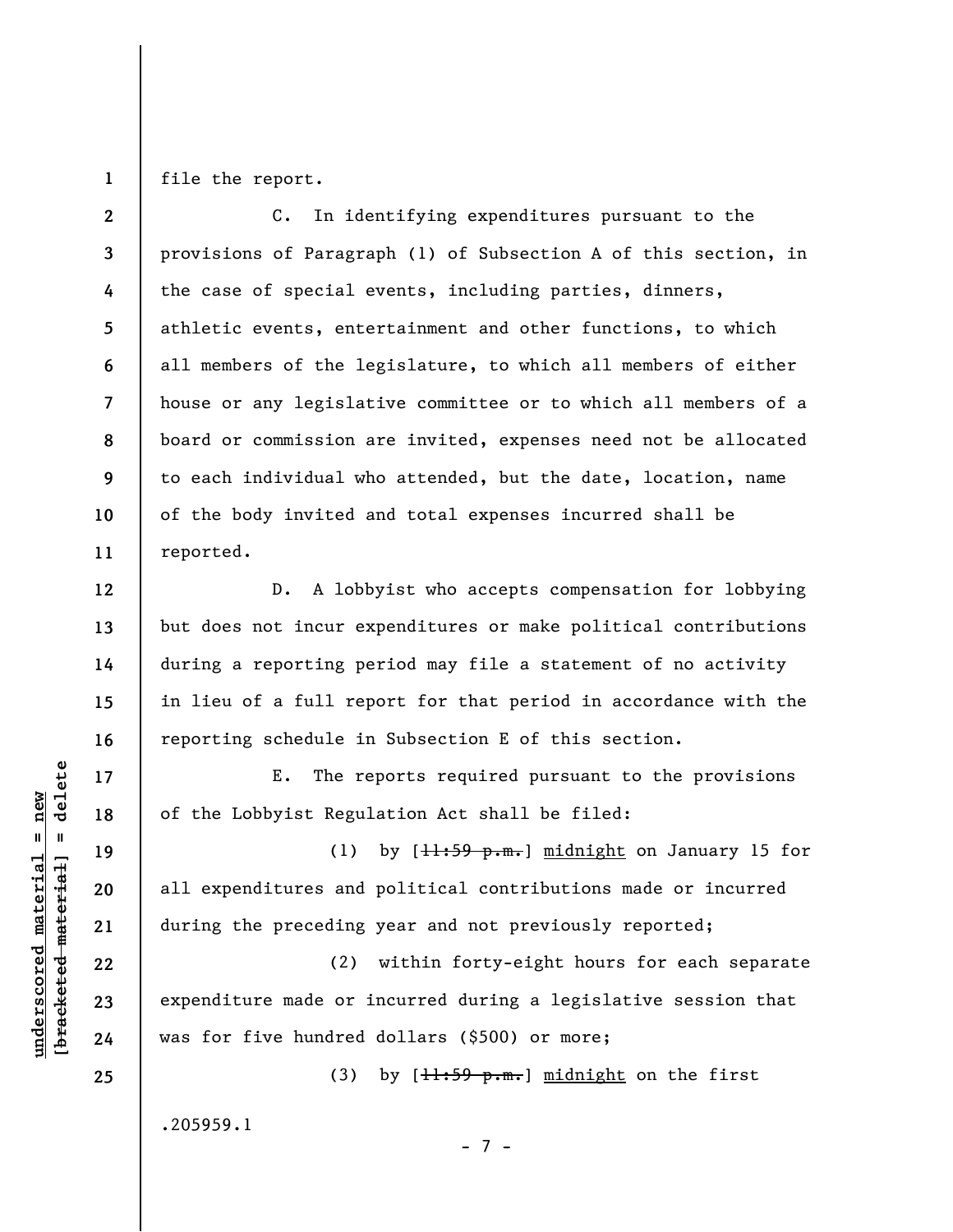Wednesday after the first Monday in May for all expenditures and political contributions made or incurred through the first Monday in May of the current year and not previously reported; and

**5 6 7 8 9**  (4) by  $[\frac{11:59 \text{ p.m.}}{1 \text{ m.i}}]$  midnight on the first Wednesday after the first Monday in October for all expenditures and political contributions made or incurred through the first Monday in October of the current year and not previously reported.

F. Except as may be required by Section 1 of this 2017 act, a lobbyist's personal living expenses and the expenses incidental to establishing and maintaining an office in connection with lobbying activities or compensation paid to a lobbyist by a lobbyist's employer need not be reported.

G. A lobbyist or lobbyist's employer shall obtain and preserve all records, accounts, bills, receipts, books, papers and documents necessary to substantiate the financial statements required to be made under the Lobbyist Regulation Act for a period of two years from the date of filing of the report containing such items. When the lobbyist is required under the terms of the lobbyist's employment to turn over any such records to the lobbyist's employer, responsibility for the preservation of them as required by this section and the filing of reports required by this section shall rest with the employer. Such records shall be made available to the

 $\frac{1}{2}$  bracketed material = delete **[bracketed material] = delete**  $underscored material = new$ **underscored material = new**

**1** 

**2** 

**3** 

**4** 

**10** 

**11** 

**12** 

**13** 

**14** 

**15** 

**16** 

**17** 

**18** 

**19** 

**20** 

**21** 

**22** 

**23** 

**24** 

**25** 

.205959.1

- 8 -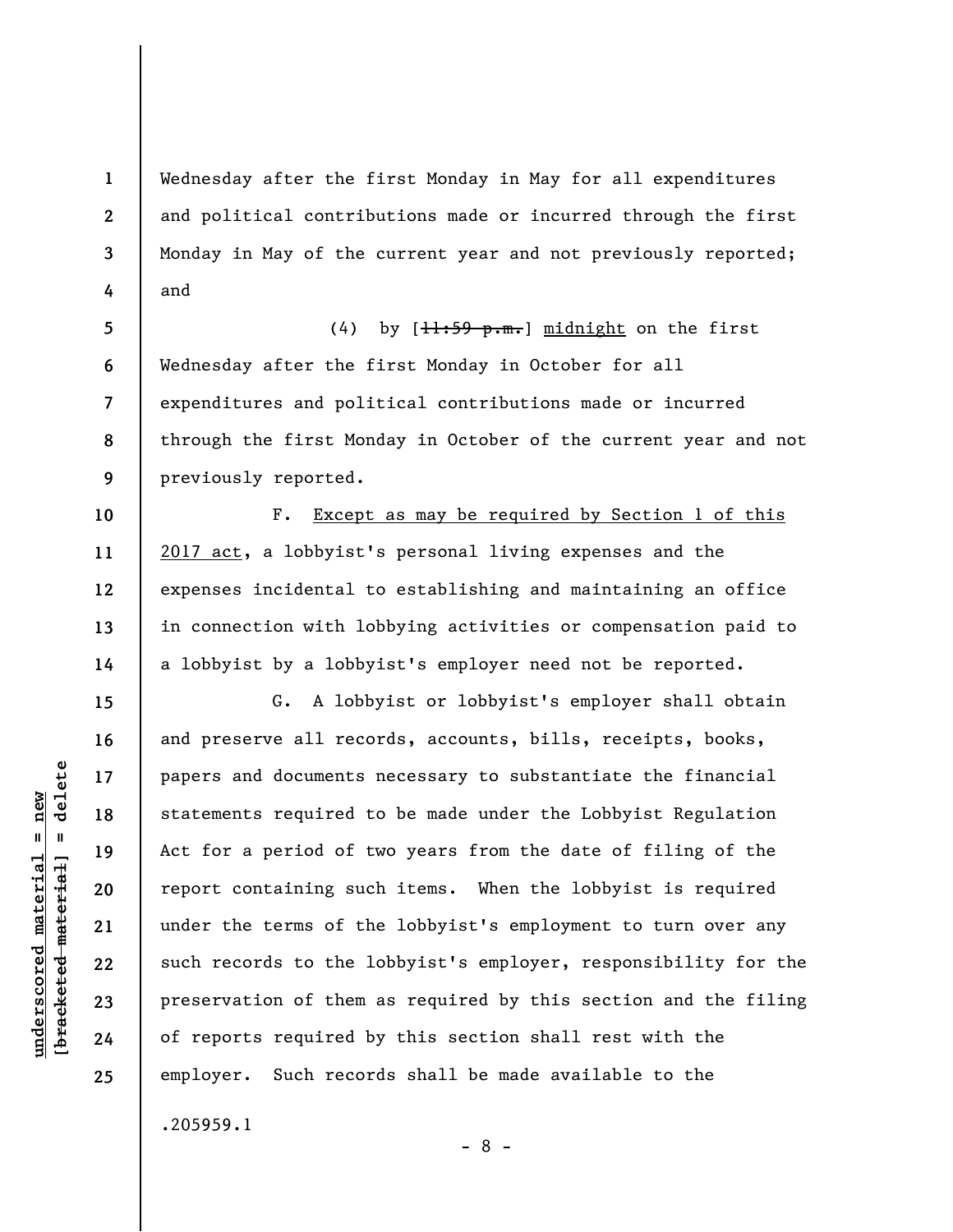secretary of state or attorney general upon written request.

**3 8**  H. A lobbyist's employer shall comply with the provisions of Section 1 of this 2017 act and a lobbyist's employer who also engages in lobbying shall also comply with the provisions of this section. A lobbyist and the lobbyist's employer shall coordinate their reporting to ensure that the contributions and expenditures that each have reported are not duplicative.

**9 10 11 12 13 14 15 16 17 18 19 20 21 22 23 24 25**  I. An organization of two or more persons, including an individual who makes any representation as being an organization, that within one calendar year expends funds in excess of two thousand five hundred dollars (\$2,500) not otherwise reported under the Lobbyist Regulation Act to conduct an advertising campaign for the purpose of lobbying shall register with the secretary of state within forty-eight hours after expending two thousand five hundred dollars (\$2,500). Such registration shall indicate the name of the organization and the names, addresses and occupations of any of its principals, organizers or officers and shall include the name of any lobbyist or lobbyist's employer who is a member of the organization. Within fifteen days after a legislative session, the organization shall report the contributions, pledges to contribute, expenditures and commitments to expend for the advertising campaign for the purpose of lobbying, including the names, addresses, employers and occupations of the

.205959.1

**underscored material = new [bracketed material] = delete**

 $underscored material = new$  $\frac{1}{2}$ 

delete

**1** 

**2** 

**4** 

**5** 

**6** 

**7** 

- 9 -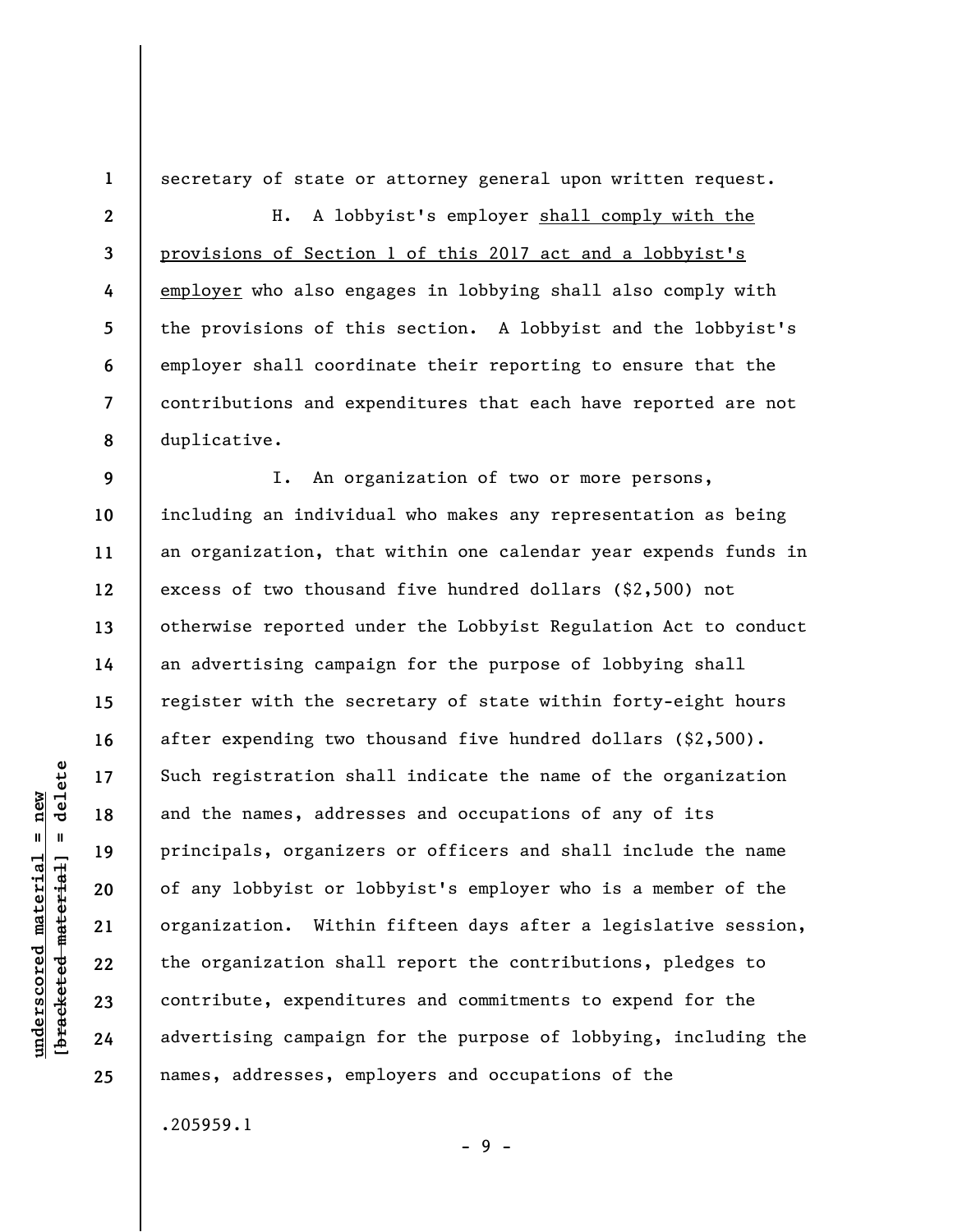**1 2** 

**3** 

**4** 

**5** 

**6** 

**7** 

contributors, to the secretary of state on a prescribed form."

**SECTION 3.** That version of Section 2-11-7 NMSA 1978 (being Laws 1977, Chapter 261, Section 7, as amended) that is to become effective on December 15, 2017 is amended to read: "2-11-7. REGISTRATION AND EXPENDITURE REPORT--LOBBYING

EXPENSE REPORT--PRESERVATION AS PUBLIC RECORD--ONLINE REPORTS.--

**8 9 10 11 12 13 14 15 16**  A. Each registration and expenditure report and each lobbying expense report as required by the Lobbyist Regulation Act shall be archived and accessible on the secretary of state's lobbyist disclosure website for a period of at least ten years from the date of filing as a public record, open to public inspection at any reasonable time. Unless an action or prosecution is pending that requires preserving the report or statement, it may be destroyed ten years after the date of filing.

B. Lobbyist registrations, lobbying expense reports and expenditure reports shall be:

(1) kept and maintained on the secretary of state's lobbyist disclosure website and shall be available in searchable and downloadable formats; and

(2) posted on the website within forty-eight hours of receipt, except that each statement and report received during a legislative session shall be posted within twenty-four hours of receipt.

 $- 10 -$ 

.205959.1

 $\frac{1}{2}$  intereted material = delete **[bracketed material] = delete**  $underscored material = new$ **underscored material = new**

**17** 

**18** 

**19** 

**20** 

**21** 

**22** 

**23** 

**24** 

**25**